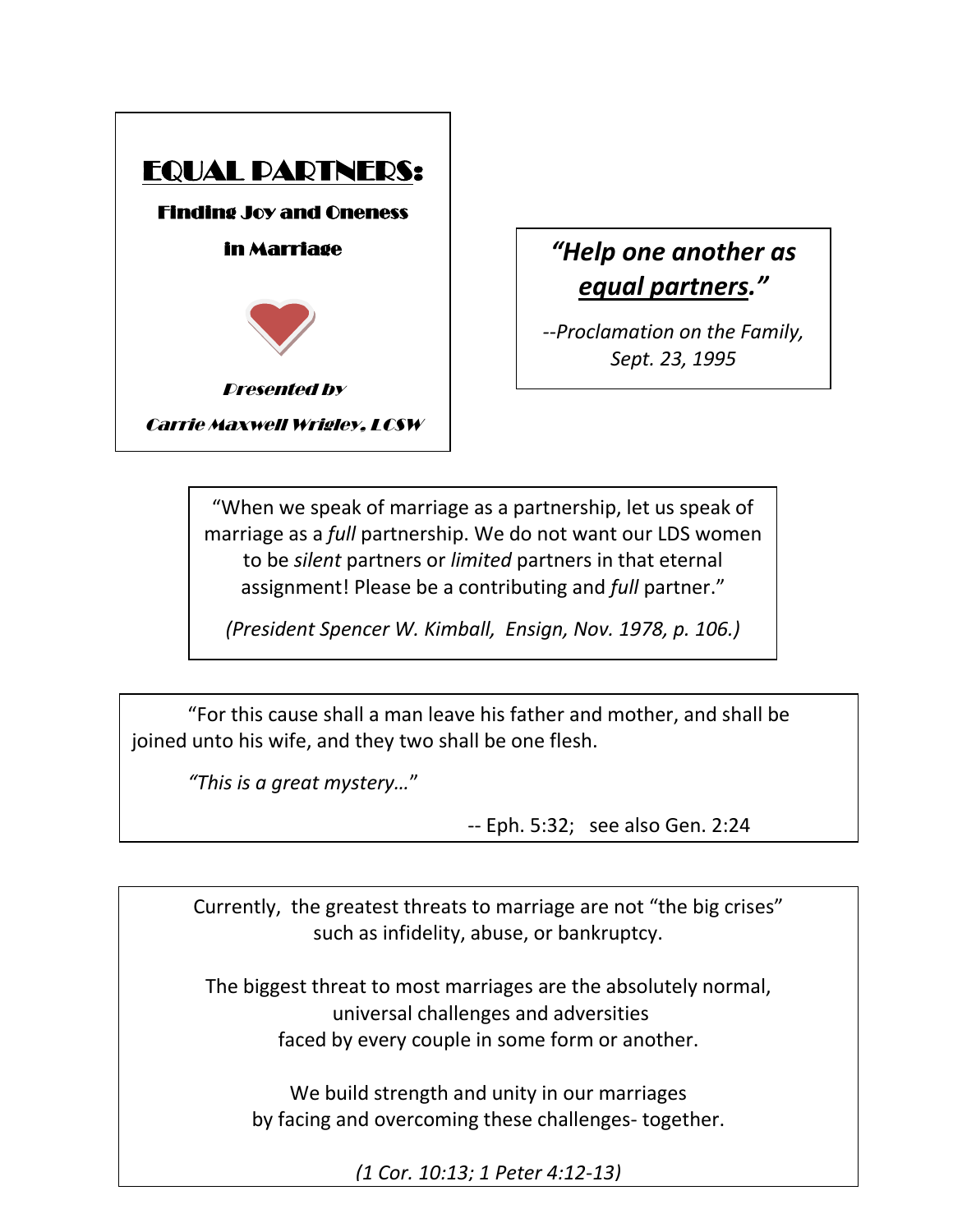#### **NORMAL CHALLENGE #1: Normal Developmental Changes Over Time**

#### **1) Developmental Stages of a Marriage Relationship**

Stage 1: **The "In-Love" Stage** *(Fairy Tale Relationship)* Stage 2: **The "Power Struggle"** *(Awareness of Differences)* Stage 3: **"Mature Love"** *(based on genuine knowledge and respect)*

2) **Developmental Stages of the Female Brain** *(with Impact on the Couple)*

Stage 1: **Youth** *(estrogen – focus on attracting a male partner)* Stage 2: **Motherhood** *(oxytocin – focus on nurturing)* Stage 3: **Midlife** *(decrease in estrogen & oxytocin; relatively stronger presence of testosterone – focus on individuality, personal competence – less patient with demands of others.)*

#### **NORMAL CHALLENGE #2: Differences in Male/Female Perceptual Styles**

**The most common marital argument topic:** *"Who's Right?"* **The miracle of complementarity:** *Each sees what the other doesn't* **Male perceptual style:** *Linear, rational, sequential, focused* **Female perceptual style:** *Broad awareness; networking; connectivity* **H and G in the 21st century:** *Hunting and gathering – still alive & well!*

#### **NORMAL CHALLENGE #3: Differences in Male/Female Bonding Styles**

- **1) Male Bonding Style: Shared activity, especially physical activity**
- **2) Female Bonding Style: Talking – especially about feelings, problems**

#### **3) His Needs, Her Needs:**

- **a. His: 1. Physical Connection**
	- **2. Recreational Companionship**
- **b. Hers: 1. Verbal Bonding**
	- **2. Affection**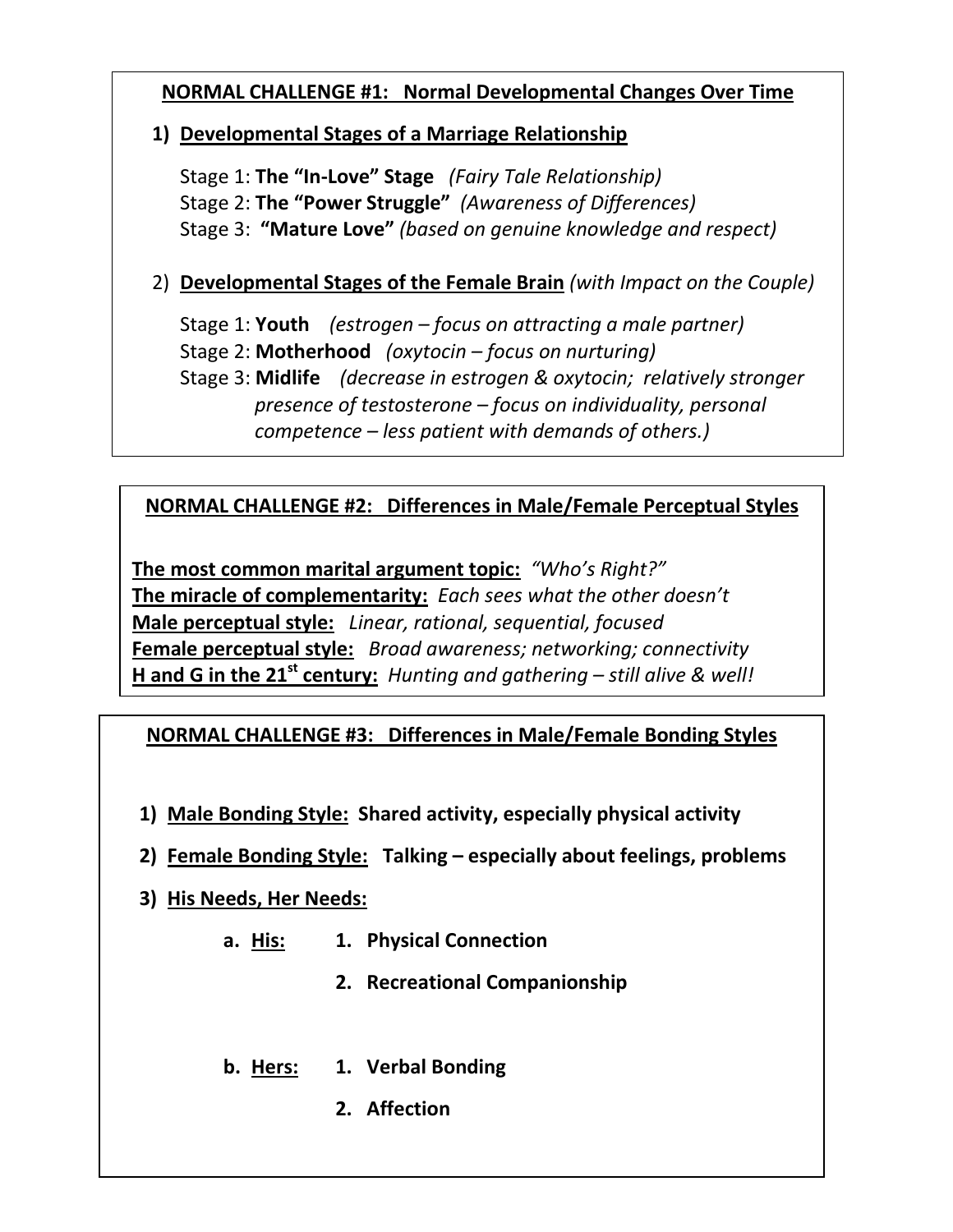### CONFLICT IS INEVITABLE –

## BUT NOT NECESSARILY LETHAL!

# "DANGER SIGNS": NEGATIVE STRATEGIES

## FOR CONFLICT MANAGEMENT:

1. Escalation

2. Invalidation

- 3. Negative Interpretation
- 4. Avoidance & Withdrawal

## *THE QUALITY OF THE COMMUNICATION DETERMINES THE QUALITY OF A RELATIONSHIP*

*Verbal Tonal Nonverbal*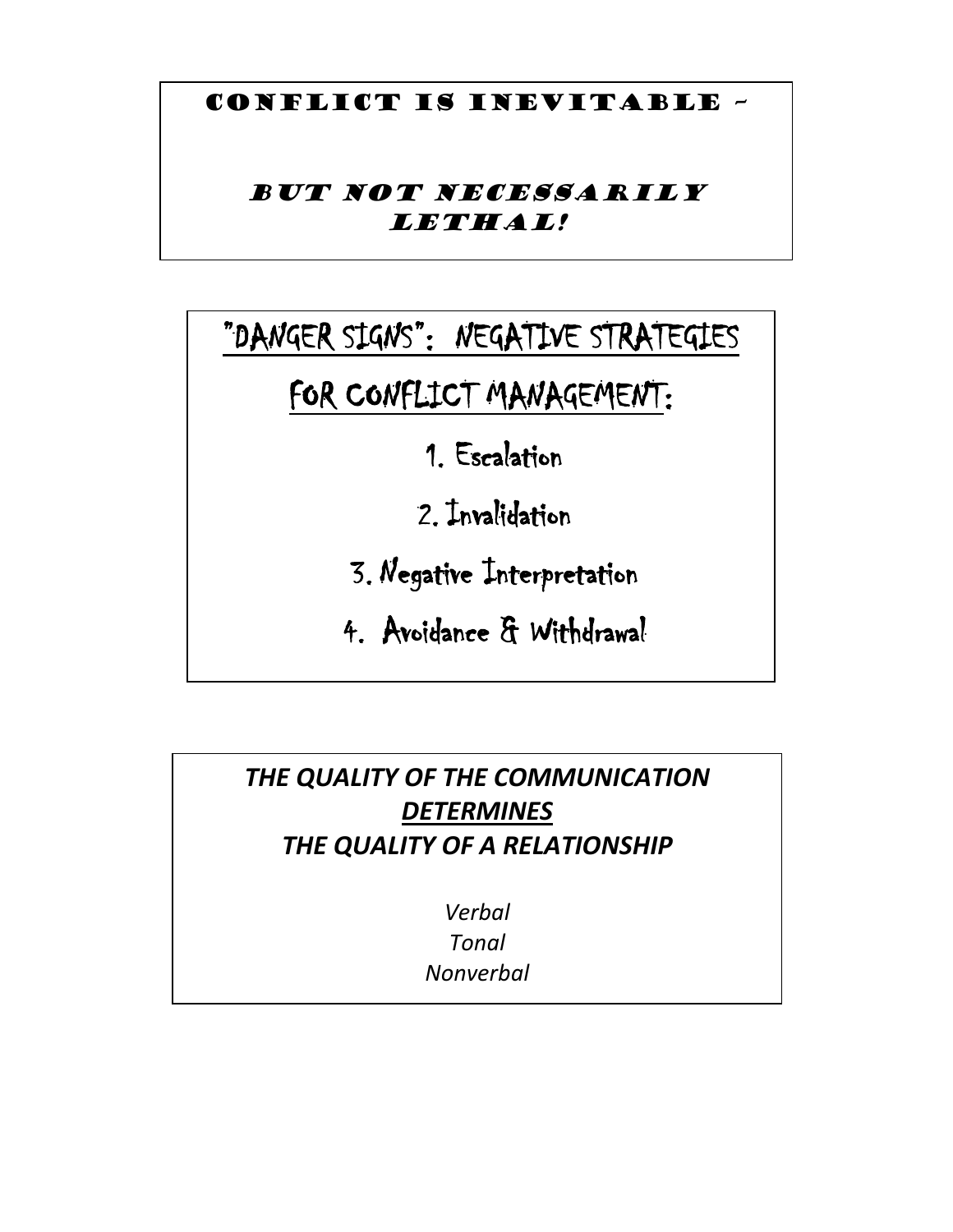

#### **EFFECTIVE LISTENING SKILLS:**

- **Listen to understand, don't listen to respond.**
- **Seek first to understand, then to be understood.**
- **Add nothing to your reflection. Just mirror back and validate what the speaker said to you.**





#### **EFFECTIVE SPEAKING SKILLS:**

- **Speak in digestible chunks, in sentences not pages.**
- **Use "I messages", not "you messages."**
- **Be clear, but be kind. The point is to be heard and understood. Don't put the listener on the defensive.**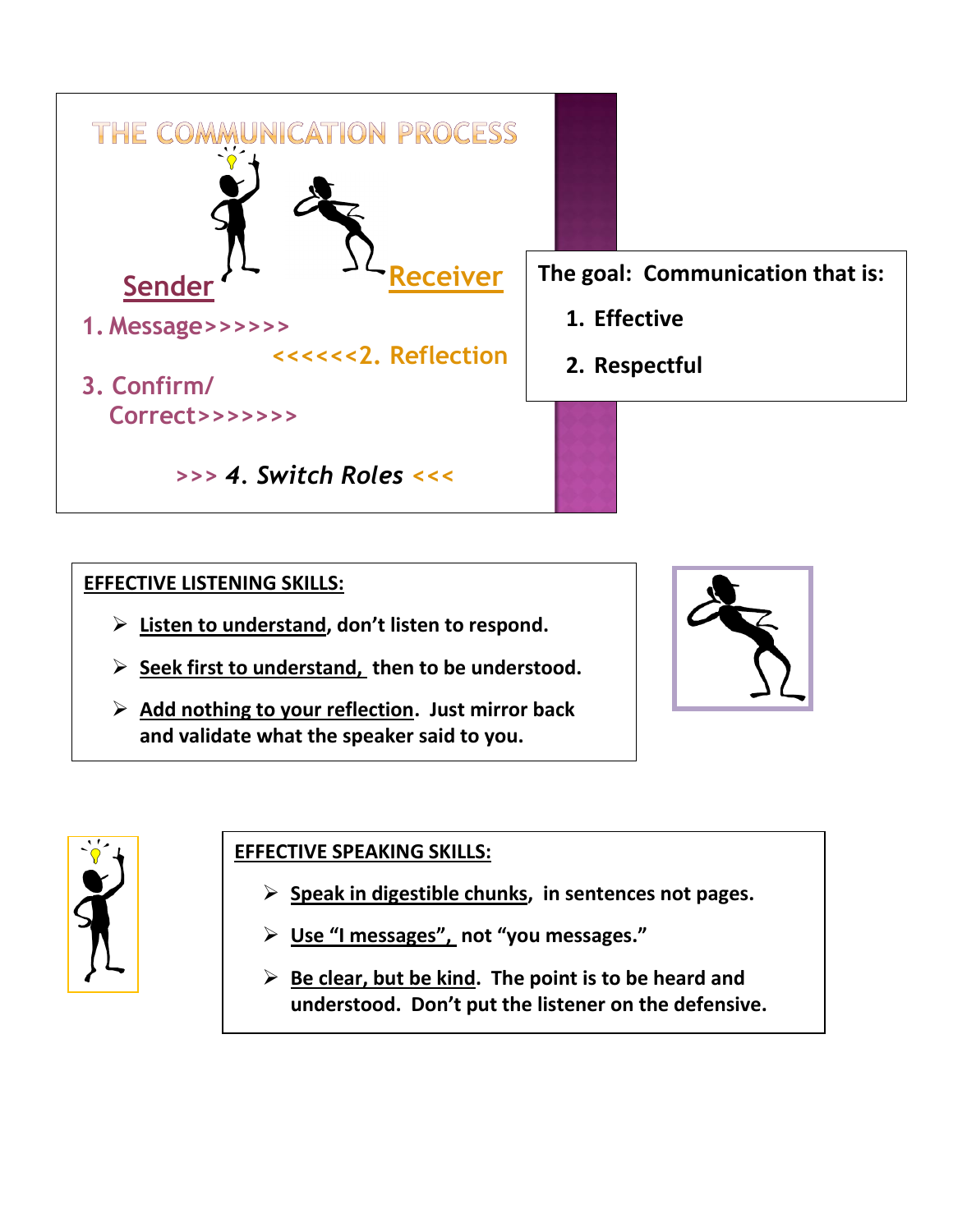## *The Cardinal Rule for Solving Problems:*

### **Separate Problem Discussion From Problem Resolution**

*Because you can't resolve what you don't understand, and you can't understand a shared problem from one perspective alone. You need all the puzzle pieces to put a puzzle together.*

## **PUZZLE PIECE #1: Male-Female Differences:**

| 1. Brain Function:                                  | Hers: Connective His: Focused |                                            |
|-----------------------------------------------------|-------------------------------|--------------------------------------------|
| 2. Hormonal Pattern: Hers: Undulating His: Constant |                               |                                            |
| 3. Friendship Defin.: Hers: Talking                 |                               | <b>His: Shared Activity</b>                |
| 4. Communication:                                   |                               | Hers: For Bonding His: For Task Completion |

## **PUZZLE PIECE #2: Love Languages**

**1. Verbal Affirmation** *(My Top 2):*

- **2. Physical Affection**
- **3. Focused Time** *(Spouse Top 2):*
- **4. Practical Service**
- **5. Gifts**

## **PUZZLE PIECE #3: Personality Traits (MBTI):**

- **E/I: Extroversion / Introversion**
- **S/N: Sensation / Intution**
- **T/F: Thinking / Feeling**
- **J/P: Judgment / Perception**

| <b>Myself:</b> |                 |   |   | <b>My Spouse:</b>        |   |  |  |
|----------------|-----------------|---|---|--------------------------|---|--|--|
|                | $\blacksquare$  |   |   | $\blacksquare$           |   |  |  |
| پ              | $\blacksquare$  | Ν | c | $\overline{\phantom{0}}$ | N |  |  |
|                | $\qquad \qquad$ |   |   | $\blacksquare$           |   |  |  |
|                | $\qquad \qquad$ |   |   | $\blacksquare$           | D |  |  |